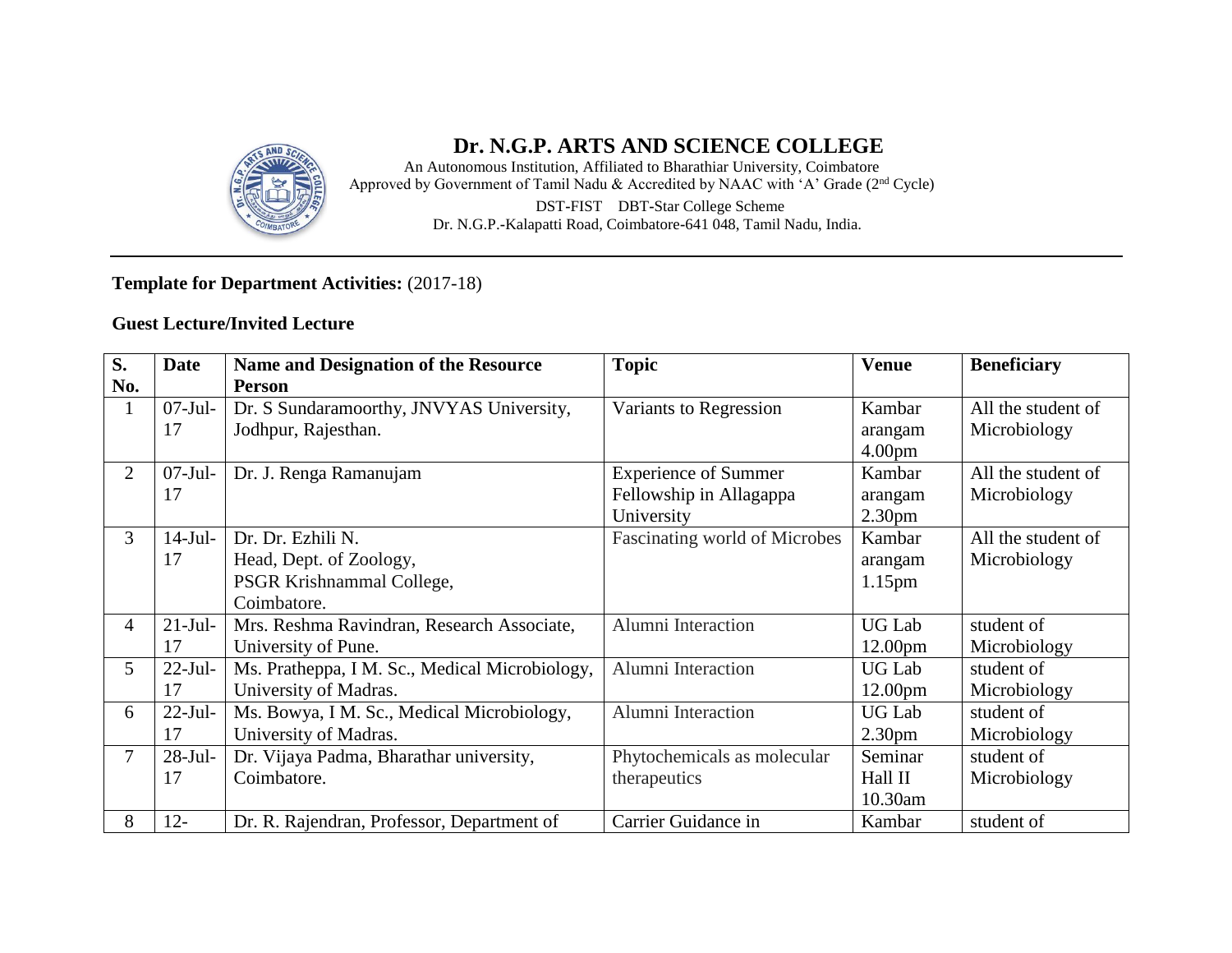|    | Aug-     | Microbiology, PSG College of Arts and       | Microbiology                 | Arangam             | Microbiology |
|----|----------|---------------------------------------------|------------------------------|---------------------|--------------|
|    | 17       | Science, Coimbatore.                        |                              | 11.15am             |              |
| 9  | $02 -$   | Dr. S. Murugan, Professor, Department of    | Repurposing of Drugs – Basic | Seminar             | student of   |
|    | Jan-18   | Biotechnology, Karunya University.          | concepts and Opportunities   | Hall VI             | Microbiology |
|    |          |                                             |                              | 11.15am             |              |
| 10 | $03 -$   | Mr. Varatharaj & Mr. Angusamy               | TB Awareness Programme       | Seminar             | student of   |
|    | Jan-18   |                                             |                              | Hall VI             | Microbiology |
|    |          |                                             |                              | 11.15am             |              |
| 11 | $05 -$   | Ms. K. Abinaya, Associate – APS             | Alumni Students Interaction  | Class               | student of   |
|    | $Jan-18$ | Summarization, eNoahi Solution, Coimbatore. |                              | Room                | Microbiology |
|    |          |                                             |                              | 12.00 <sub>pm</sub> |              |
| 12 | $07 -$   | Dr. Karthic Rajamanickam, University of     | Alumni Students Interaction  | Kambar              | student of   |
|    | $Jan-18$ | Saskatchewan, Canada.                       |                              | Arangam             | Microbiology |
|    |          |                                             |                              | 10am                |              |
| 13 | $12 -$   | Dr.K. Kalyan Kumar, Consultant, Kavin       | Road Map to Next Generation  | Kambar              | student of   |
|    | $Feb-18$ | Biotech, Chennai                            | <b>Biosciences</b>           | Arangam             | Microbiology |
|    |          |                                             |                              | 1.30 <sub>pm</sub>  |              |

## **Seminar /Workshop Conferences organized**

| <b>S.</b><br>No. |        | Date   Nature of the Event<br>(Conference/ | <b>Number of</b><br><b>External</b> | <b>Title of the Event</b> | Name &<br>Designation of | Name &<br><b>Affiliation</b> | <b>Funding</b><br><b>Agency</b> | <b>Total</b><br><b>Funding</b> |
|------------------|--------|--------------------------------------------|-------------------------------------|---------------------------|--------------------------|------------------------------|---------------------------------|--------------------------------|
|                  |        | Seminar/Workshop                           | <b>Participants</b>                 |                           | the Speakers             | Chair $\&$                   |                                 |                                |
|                  |        |                                            |                                     |                           |                          | Co-chair                     |                                 |                                |
|                  | $15 -$ | Symposium                                  | Targeted                            | $10^{\text{th}}$ Pasteur  | Dr. R. Rajesh            |                              |                                 |                                |
|                  | Sep-   |                                            | Delivery and                        | National                  | Kannan, Scientist,       |                              |                                 |                                |
|                  | 17     |                                            | real time                           | Symposium On              | Sathyabama               |                              |                                 |                                |
|                  |        |                                            | imaging using                       | "Nanotechnology           | University,              |                              |                                 |                                |
|                  |        |                                            | Zebra fish as                       | in Drug Delivery-         | Chennai.                 |                              |                                 |                                |
|                  |        |                                            | model system                        | A tool for biology        |                          |                              |                                 |                                |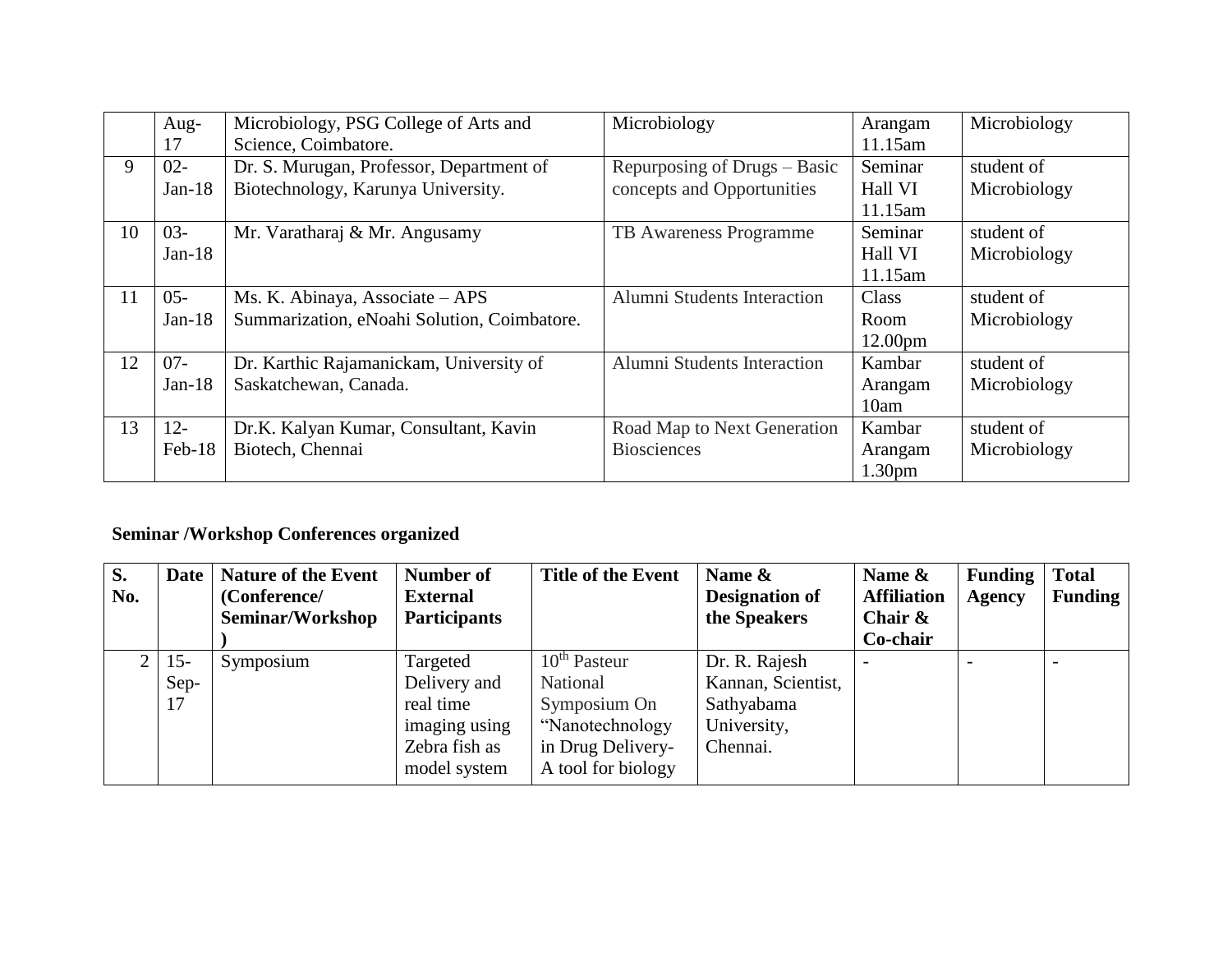|  |  | and medicine"    | Dr. R. Rajendran,     |  |  |
|--|--|------------------|-----------------------|--|--|
|  |  | $(PSNDD-2017) -$ | Professor,            |  |  |
|  |  | Self Funded      | Department of         |  |  |
|  |  |                  | Microbiology,         |  |  |
|  |  |                  | <b>PSG College of</b> |  |  |
|  |  |                  | Arts and Science,     |  |  |
|  |  |                  | Coimbatore.           |  |  |

#### **Extension Activities**

| S.<br>No.                   | Date             | Nature of the extension                           | <b>Place</b>                                                                      | <b>Students involved</b>    |
|-----------------------------|------------------|---------------------------------------------------|-----------------------------------------------------------------------------------|-----------------------------|
|                             | $18-Aug-$<br>17  | Dengue Awareness – Door to Door<br>campaign       | Nehru nagar                                                                       | III B.Sc.,                  |
| $\mathcal{D}_{\mathcal{L}}$ | $03$ -Jan-<br>18 | Awareness Programme on<br>"Tuberculosis"          | Mr. Varatharaj & Mr. Angusamy, Senior Treatment<br>Supervisors, RNTCP, Coimbatore | III B.Sc.,                  |
| 3                           | $04$ -Jan-<br>18 | TB Awareness Programme - Door to<br>Door Campaign | Ambedkar Nagar                                                                    | Students of<br>Microbiology |

#### **Staff Publication**

| Sl.<br>N <sub>0</sub> | <b>Name of Author</b> | <b>Paper Title</b> | <b>Journal Name</b> | Year/<br><b>Month</b> | Vol &<br><b>Issue</b><br>N <sub>0</sub> | Impact<br><b>Factor</b> |
|-----------------------|-----------------------|--------------------|---------------------|-----------------------|-----------------------------------------|-------------------------|
|-----------------------|-----------------------|--------------------|---------------------|-----------------------|-----------------------------------------|-------------------------|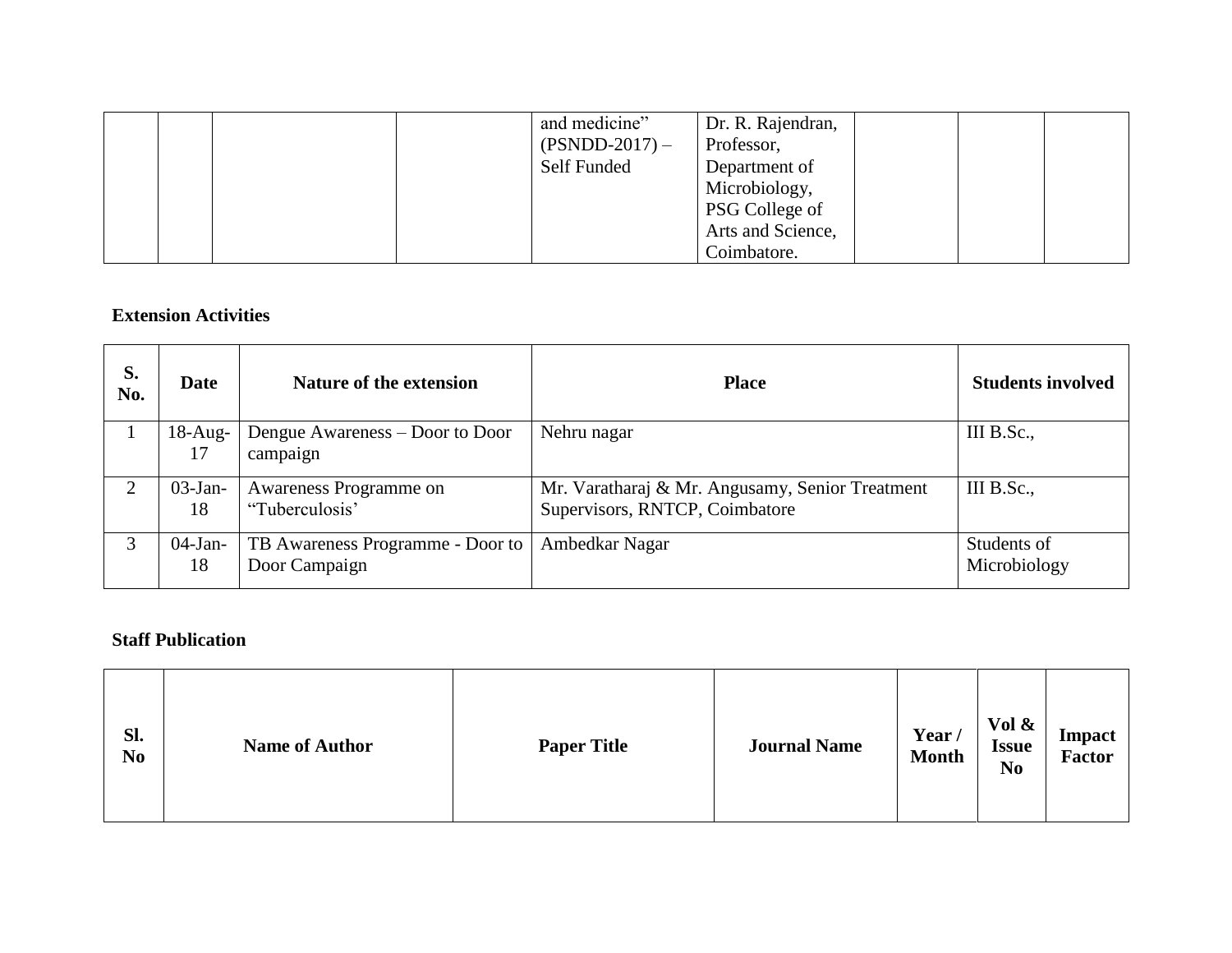| $\mathbf{1}$   | Mrs. C. Sasikala & Dr. D.      | comparative study on                                           | Asian journal of                  | Dec         | $10 \&$ | 0.4   |
|----------------|--------------------------------|----------------------------------------------------------------|-----------------------------------|-------------|---------|-------|
|                | Geetharamani                   | antimicrobial activity of                                      | pharmaceutical and                | 2017        | 12      |       |
|                |                                | seaweeds                                                       | clinical research                 |             |         |       |
|                |                                |                                                                |                                   |             |         |       |
|                |                                |                                                                |                                   |             |         |       |
|                |                                |                                                                |                                   |             |         |       |
| $\overline{2}$ | Dr.A.M.Ramachandran & Dr.David | Biocontrol of Aspergillus root                                 | International journal             | Sep         | 4&9     | 6.433 |
|                | Ravindran                      | rot by tripartite symbiosis in                                 | of Advanced Researh               | 2017        |         |       |
|                |                                | groundnut                                                      | in Biological Science             |             |         |       |
|                |                                |                                                                |                                   |             |         |       |
|                |                                |                                                                |                                   |             |         |       |
|                |                                |                                                                |                                   |             |         |       |
| $\overline{3}$ | Dr.A.M.Ramachandran            | <b>Bacterial Isolatesfrom</b>                                  | Asian Journal Of                  | Sep<br>2017 | 1&89    | 1.805 |
|                |                                | Pharmaceutical Industry<br><b>Environment and Water System</b> | Applied Science and<br>Technology |             |         |       |
|                |                                |                                                                |                                   |             |         |       |
|                |                                |                                                                |                                   |             |         |       |
|                |                                |                                                                |                                   |             |         |       |
| $\overline{4}$ | Dr.S.S.Sudha, J.Devakumar      | In vivo antiplasmodial                                         | Drug Invention                    | Jul         | 9&2     | 0.897 |
|                |                                | evaluation of syzygium jambos                                  | Today                             | 2017        |         |       |
|                |                                | L. Alston by four day                                          |                                   |             |         |       |
|                |                                | suppressive test                                               |                                   |             |         |       |
|                |                                |                                                                |                                   |             |         |       |
|                |                                |                                                                |                                   |             |         |       |
|                |                                |                                                                |                                   |             |         |       |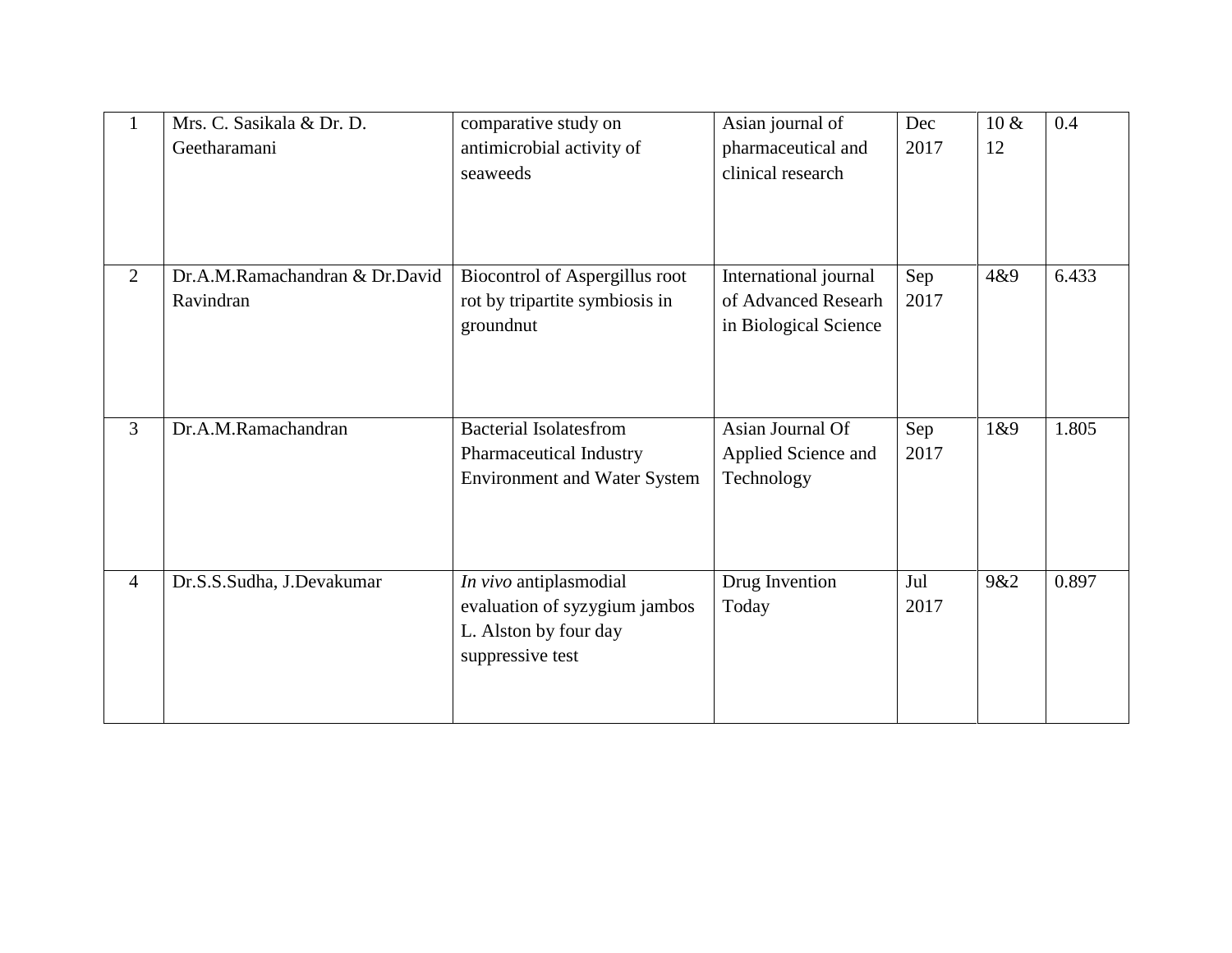| 5 | Rangasamy Dhanabalan, Subbu    | In vitro antifungal activity of        | Journal of Pharmacy | Apr  | 12(5) | 0.789 |
|---|--------------------------------|----------------------------------------|---------------------|------|-------|-------|
|   | Balachandar, Joseph Devakumar  | Pterocarpus marsupium used             | Research            | 2018 |       |       |
|   |                                | among tribal communities of            |                     |      |       |       |
|   |                                | Western Ghats, Coimbatore,             |                     |      |       |       |
|   |                                | Tamil Nadu.                            |                     |      |       |       |
|   |                                |                                        |                     |      |       |       |
| 6 | Rangasamy Dhanabalan, Subbu    | <i>In vivo</i> antiplasmodial activity | Journal of Pharmacy | Mar  | 12(4) | 0.789 |
|   | Balachandar, Joseph Devakumar, | of medicinal plants used in            | Research            | 2018 |       |       |
|   | Babyraj Sreeraj, Jayasanker    | pyrexia among ethnic                   |                     |      |       |       |
|   | Nambiar Chandni                | communities of Western Ghats,          |                     |      |       |       |
|   |                                | Coimbatore, Tamil Nadu.                |                     |      |       |       |
|   |                                |                                        |                     |      |       |       |

### **Awards and Prizes for Staff**

| S.<br>No. | Name of the<br><b>Staff</b> | <b>Name of the Award</b>           | <b>Awarded by</b>                                 | Cash<br><b>Prize</b><br>$($ If any $)$ | <b>Date</b>                   |
|-----------|-----------------------------|------------------------------------|---------------------------------------------------|----------------------------------------|-------------------------------|
|           | Dr. S. S. Sudha             | Fellowship award                   | Indian Association of Applied<br>Microbiologists  |                                        | 22-Sep-17 and 23-<br>$Sep-17$ |
| 2         | Dr. J.<br>Devakumar         | <b>Anand Rao Memorial</b><br>award | Indian Association of Applied<br>Microbiologists. |                                        | 22-Sep-17 and 23-<br>$Sep-17$ |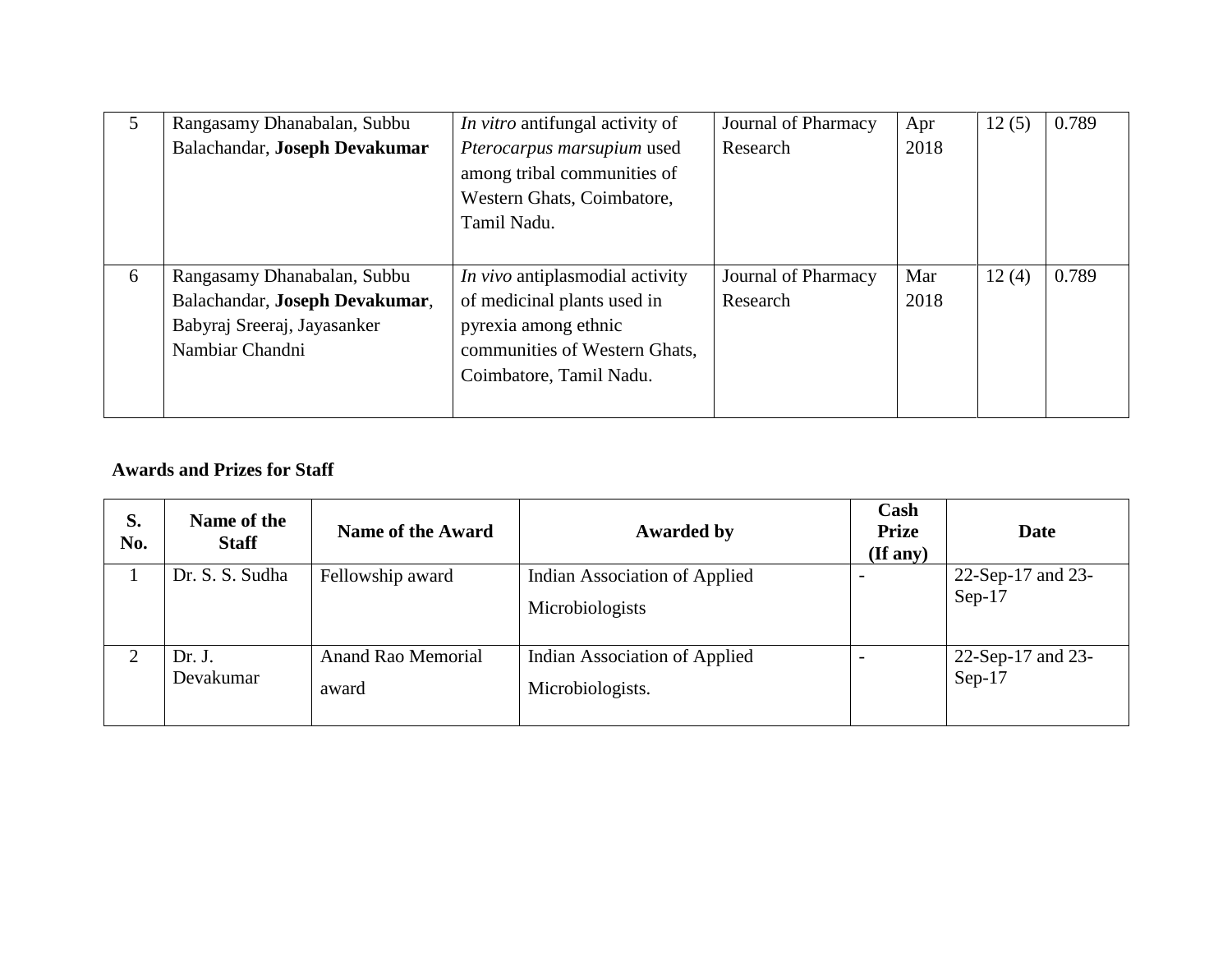# **Staff Internship**

| S.  | <b>Name of the Faculty</b>                                | Name of the Internship/Fellowship                               | <b>Duration</b> | <b>Venue</b>                 |
|-----|-----------------------------------------------------------|-----------------------------------------------------------------|-----------------|------------------------------|
| No. |                                                           |                                                                 |                 |                              |
|     | Dr. A. M. Ramachandran,                                   | <b>STEM Teacher Training Workshop on</b>                        | 11-Oct-17 to    | Sacred Heart College,        |
|     | <b>Assistant Professor, Department</b><br>of Microbiology | <b>Research Based Pedagogical Tools</b>                         | $14-Oct-17$     | Kochi, Kerala                |
|     | Mr.S. Senthil Prabhu, Assistant                           | 7 <sup>th</sup> National Work shop on Taxonomy,                 | $21$ -May-18 to | National Fungal culture      |
|     | Professor                                                 | Biodiversity, Ex Situ Conservation and<br>Applications of fungi | $28$ -May-18    | collection of India (NFCCI)  |
|     |                                                           |                                                                 |                 | <b>DST</b> National Facility |

**Staff Presentation**

| S.<br>No.      | <b>Date</b>      | Name of the<br><b>Faculty</b> | Name of the Workshop/FDP/Training Programme         | Venue                                |
|----------------|------------------|-------------------------------|-----------------------------------------------------|--------------------------------------|
|                | $25$ -Jul-17     | Dr. A. M.                     | Role of Science in Sustaining Bio Resources         | PG and Research Department of        |
|                | $-26$ -Jul-      | Ramachandran                  |                                                     | Biotechnology, Hindusthan College of |
|                | 17               |                               |                                                     | Arts and Science                     |
| $\overline{2}$ | $27 -$ Jul $-17$ | Dr. N. Vidhya                 | National conference for sustainable agriculture and | Department of Microbiology and       |
|                | & 28-Jul-        |                               | food safety (NMSFS - 2017)                          | Biotechnology at Karpagam Academy    |
|                | 17               |                               |                                                     | of Higher Education, Coimbatore      |
| 3              | $27 -$ Jul $-17$ | Mrs. C. Sasikala              | National conference for sustainable agriculture and | Department of Microbiology and       |
|                | & 28-Jul-        |                               | food safety (NMSFS - 2017)                          | Biotechnology at Karpagam Academy    |
|                | 17               |                               |                                                     | of Higher Education, Coimbatore      |
| $\overline{4}$ | $22$ -Aug-       | Mr. E. Kumaran                | Environment, Genes, Health and Diseases – 2017      | Department of Human Genetics and     |
|                | $17 - 24$        |                               |                                                     | Molecular Biology, Bharathiar        |
|                | Aug- $17$        |                               |                                                     | University, Coimbatore               |
| $\mathfrak{S}$ | $07-Sep-17$      | Dr. S. S. Sudha               | Recent Trends in Life Sciences: Research, Practices | Departments of Botany and Zoology,   |
|                | & 08-Sep-        |                               | and Application for Sustainable Development         | Bharathiar University, Coimbatore    |
|                | 17               |                               |                                                     |                                      |
| 6              | $07-Sep-17$      | Mr. Devakumar J               | Recent Trends in Life Sciences: Research, Practices | Departments of Botany and Zoology,   |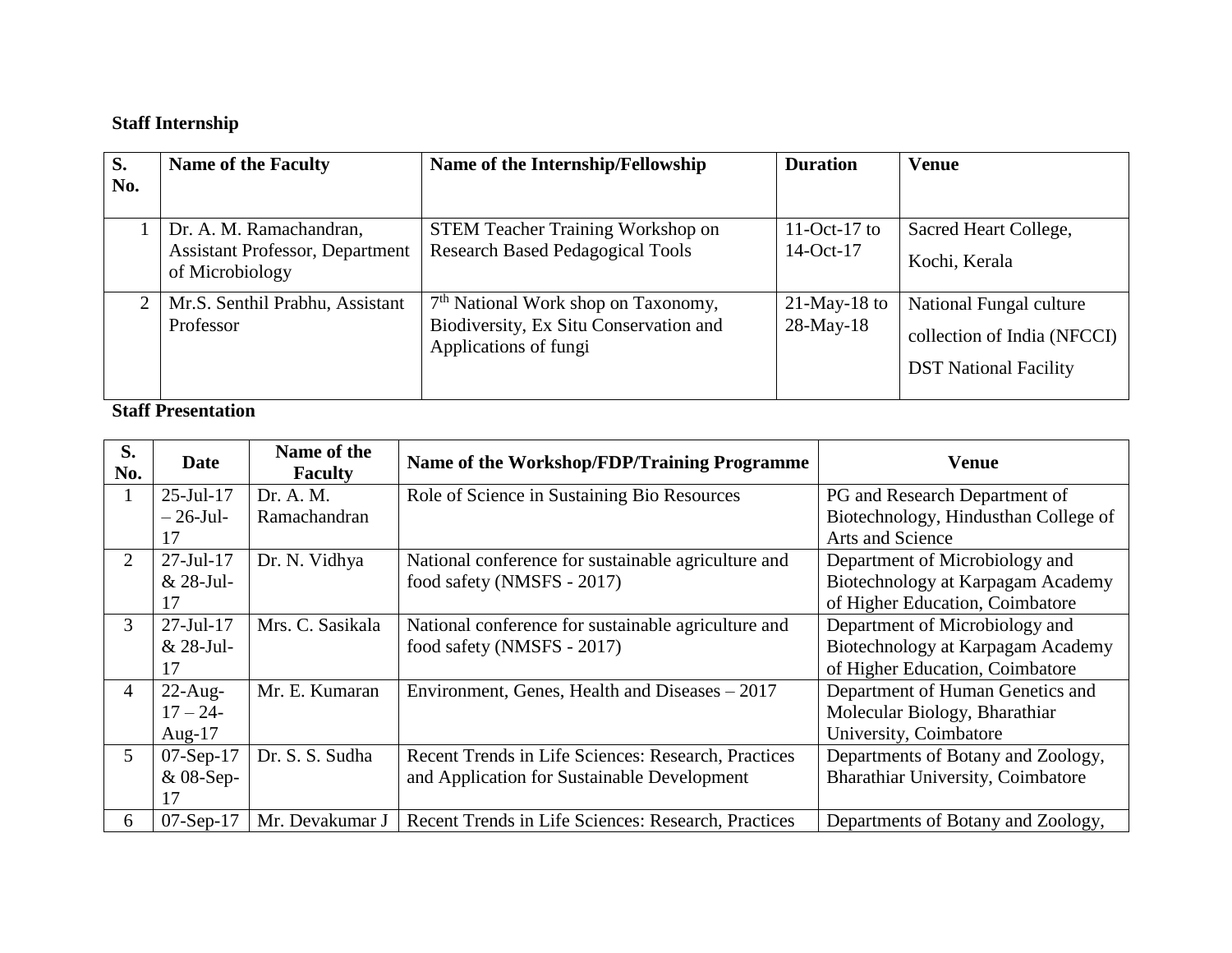|        | & 08-Sep-<br>17 |                  | and Application for Sustainable Development          | Bharathiar University, Coimbatore    |
|--------|-----------------|------------------|------------------------------------------------------|--------------------------------------|
| $\tau$ | 22-Sep-17       | Dr. S. S. Sudha  | Microbes across Boundaries ( $MAB - 2017$ ) Bridging | Department of Microbiology,          |
|        | & 23-Sep-       |                  | Innovation in the field of Microbiology through      | Vivekananda College of Arts and      |
|        | 17              |                  | Interdisciplinary Approach                           | Sciences for Women, Tiruchengode     |
| 8      | 22-Sep-17       | Mr. Devakumar J  | Microbes across Boundaries ( $MAB - 2017$ ) Bridging | Department of Microbiology,          |
|        | & 23-Sep-       |                  | Innovation in the field of Microbiology through      | Vivekananda College of Arts and      |
|        | 17              |                  | <b>Interdisciplinary Approach</b>                    | Sciences for Women, Tiruchengode     |
| 9      | 22-Sep-17       | Dr. Nisha        | Microbes across Boundaries ( $MAB - 2017$ ) Bridging | Department of Microbiology,          |
|        | & 23-Sep-       | Jayasankar       | Innovation in the field of Microbiology through      | Vivekananda College of Arts and      |
|        | 17              |                  | <b>Interdisciplinary Approach</b>                    | Sciences for Women, Tiruchengode     |
| 10     | $11-Oct-17$     | Dr. A. M.        | <b>Research Based Pedagogical Tools</b>              | Sacred Heart College, Kochi, Kerala. |
|        | & 14-Oct-       | Ramachandran     |                                                      |                                      |
|        | 17              |                  |                                                      |                                      |
| 11     | $02$ -Dec-      | Dr. D.           |                                                      | CII, Coimbatore                      |
|        | 17 & 03-        | Geetharamani     |                                                      |                                      |
|        | $Dec-17$        |                  |                                                      |                                      |
| 12     | $18$ -Jan- $18$ | Mrs. C. Sasikala | <b>Research Methodology</b>                          | UGC - Human Resource Development     |
|        | to $24$ -Jan-   |                  |                                                      | Centre, Bharathiar University        |
|        | 18              |                  |                                                      |                                      |
| 13     | $02$ -Mar-      | Dr. N. Vidhya    | Science Academies Lecture Workshop on                | PG and Research Department of        |
|        | $18 & - 03 -$   |                  | "Biodiversity and Bioprospection"                    | Microbiology, Hindusthan College of  |
|        | $Mar-18$        |                  |                                                      | Arts and Science                     |
| 14     | $02$ -Mar-      | Mrs. C. Sasikala | Science Academies Lecture Workshop on                | PG and Research Department of        |
|        | 18 & 03-        |                  | "Biodiversity and Bioprospection"                    | Microbiology, Hindusthan College of  |
|        | Mar- $18$       |                  |                                                      | Arts and Science                     |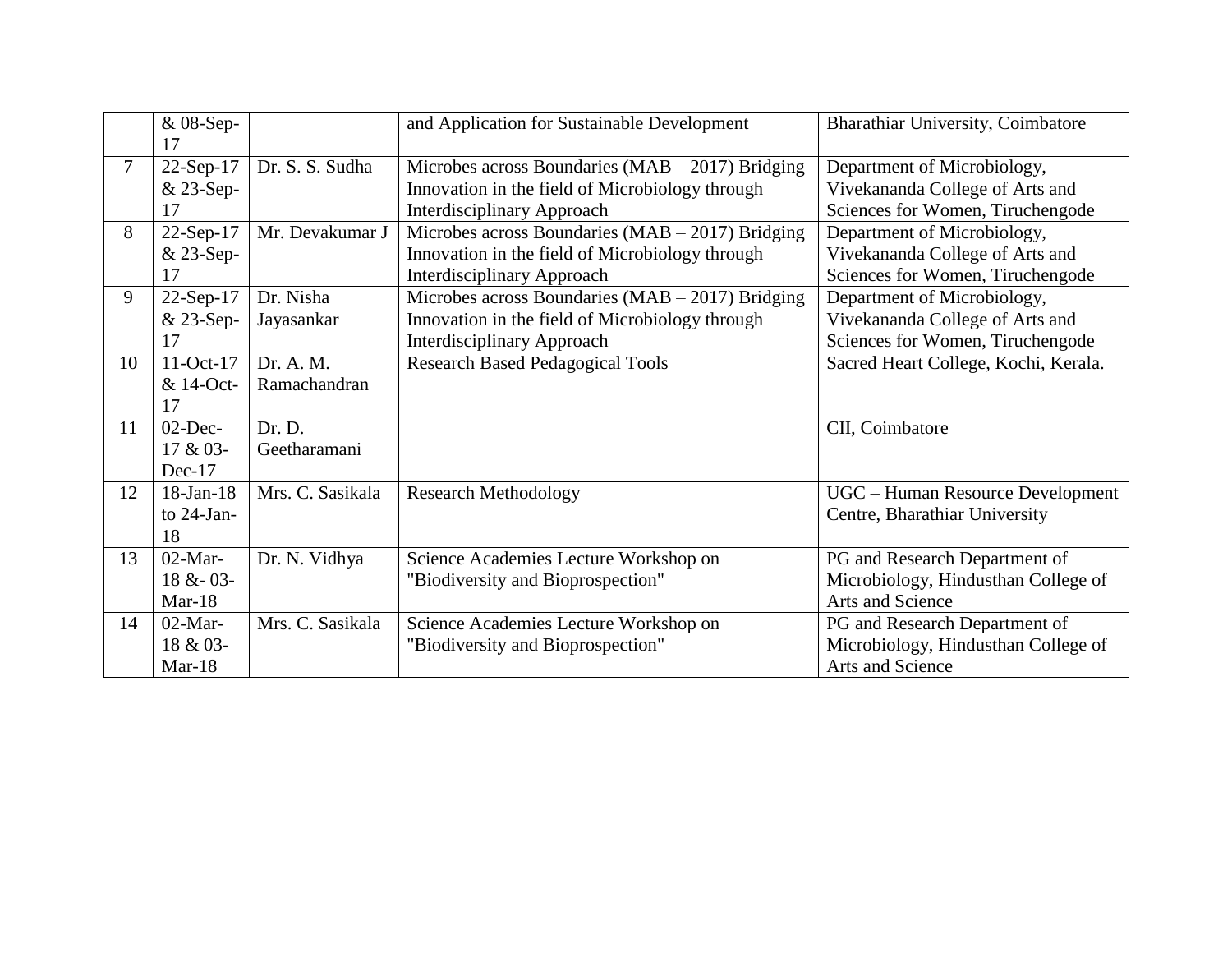# **Research Funding**

| S.<br>No. | Name of the<br><b>Faculty</b> | Name of the project / scheme                    | <b>Sanction No.</b><br>and Date | <b>Funding body</b> | Amount   |
|-----------|-------------------------------|-------------------------------------------------|---------------------------------|---------------------|----------|
|           | Dr. A. M.                     | Detection and Identification system of Bacteria | $28-Mar-18$                     | Department of       | Rs. 8.00 |
|           | Ramachandran                  | and Bacterial Endotoxin in the drinking water   |                                 | Biotechnology, New  | Lakhs    |
|           |                               | source by foldscope                             |                                 | Delhi               |          |

## **Staff / Student Consultancy**

| S. No          | Name of the staff                | Area of<br><b>Consultancy</b>               | <b>Place where Consultancy was</b><br>offered                   | <b>Period</b> | <b>Amount</b> | No. of trainee |
|----------------|----------------------------------|---------------------------------------------|-----------------------------------------------------------------|---------------|---------------|----------------|
|                | Mr.J.Devakumar                   | Antibacterial Assay                         | Mrs.V.Suba, NGP IT                                              | 2018          | Rs. 5100/-    |                |
| 2              | Mr.E. Kumaran<br>Mr. J.Devakumar | <b>Basic</b><br>microbiological<br>training | II B.Sc., Zoology,<br>P.S.G.R.Krishnammal College for<br>Women. | 2018          | Rs.18,500/-   | 37             |
| 3              | Dr.S.S.Sudha                     | Enumeration of soil<br>sample               | GVG Visalashi college for women                                 | 2018          | 6000          | $-$            |
| $\overline{4}$ | Dr. J.Devakumar                  | Antibacterial assay                         | <b>Govt Arts College</b>                                        | 2018          | 4000          | $- -$          |
| 5              | Dr.Rengaramanujam                | Antibacterial assay                         | CDF, DR.N.G.P.ASC                                               | 2018          | 2000          | $- -$          |
| 6              | Dr. N. Vidhya                    | Antibacterial assay                         | CDF, DR.N.G.P.ASC                                               | 2018          | 2000          | $- -$          |
| 7              | Mr. S.Senthil Prabhu             | Antibacterial assay                         | CDF, DR.N.G.P.ASC                                               | 2018          | 2000          | $- -$          |
| 8              | Mr.E. Kumaran                    | Antibacterial assay                         | CDF, DR.N.G.P.ASC                                               | 2018          | 2000          | $- -$          |
| 9              | Dr.A.M.Ramachandran              | Antibacterial assay                         | CDF, DR.N.G.P.ASC                                               | 2018          | 2000          | $- -$          |
| 10             | Mrs. C. Saikala                  | Antibacterial assay                         | CDF, DR.N.G.P.ASC                                               | 2018          | 2000          | $- -$          |
| 11             | Mrs. A.D. Priyadharshini         | Antibacterial assay                         | CDF, DR.N.G.P.ASC                                               | 2018          | 1200          | $-$            |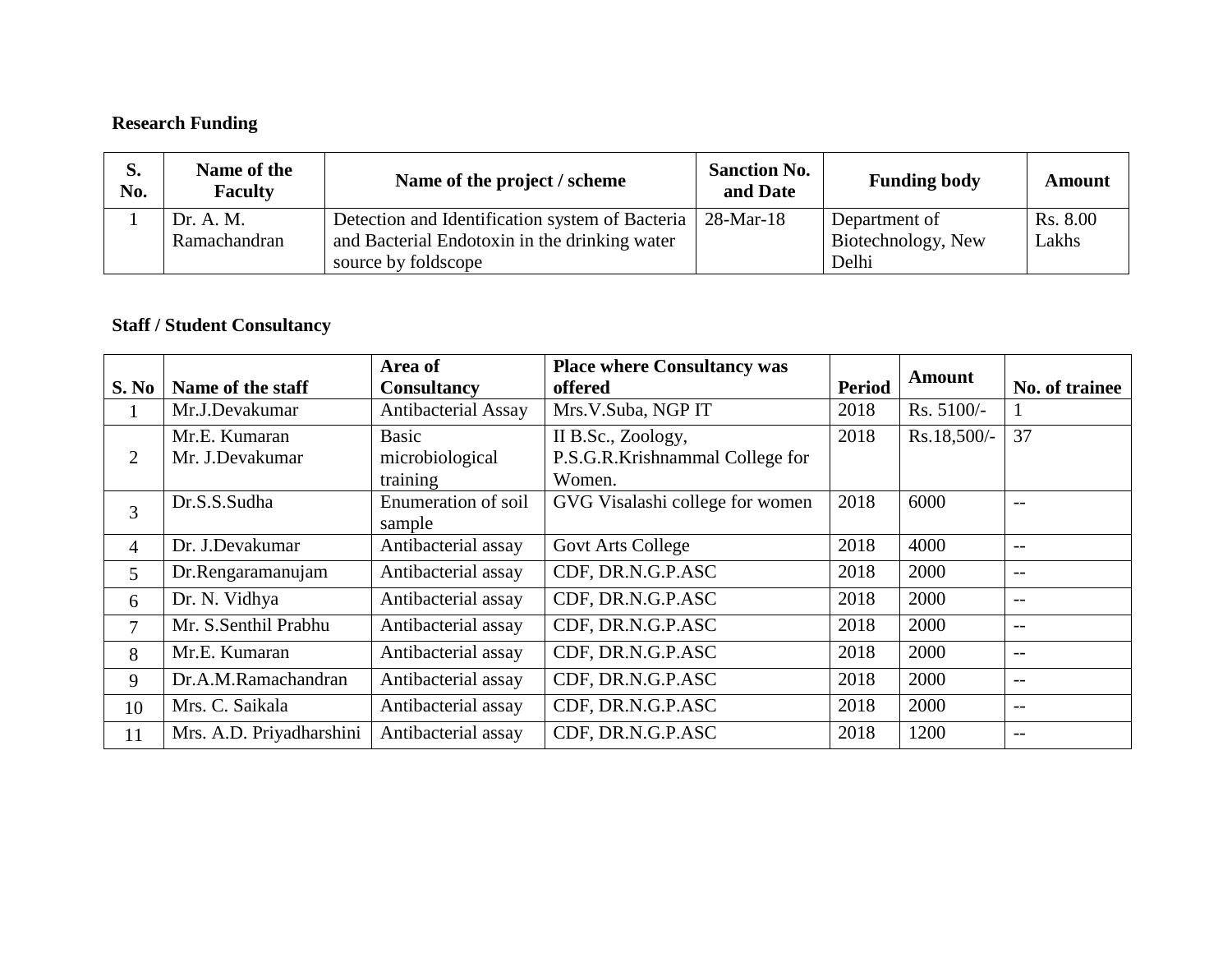### **Students Presentation**

| S.<br>No       | <b>Date</b>     | Name of the<br><b>Faculty</b> | <b>Event</b>                       | <b>Venue</b>                                                         |
|----------------|-----------------|-------------------------------|------------------------------------|----------------------------------------------------------------------|
| $\mathbf{1}$   | 27-Jul-17 & 28- | C.M.Gayathri                  | Workshop                           | Department of Microbiology and                                       |
|                | $Jul-17$        |                               |                                    | Biotechnology, Karpagam Academy Of                                   |
|                | 27-Jul-17 & 28- |                               |                                    | <b>Higher Education, CBE</b>                                         |
| $\overline{2}$ | $Jul-17$        | T.Jenifer mercy               | Workshop                           | Department of Microbiology and<br>Biotechnology, Karpagam Academy Of |
|                |                 |                               |                                    | <b>Higher Education, CBE</b>                                         |
| 3              | 27-Jul-17 & 28- | P.Deepika                     | Workshop                           | Department of Microbiology and                                       |
|                | $Jul-17$        |                               |                                    | Biotechnology, Karpagam Academy Of                                   |
|                |                 |                               |                                    | <b>Higher Education, CBE</b>                                         |
| 4              | 27-Jul-17 & 28- | R.Arivarsi                    | Workshop                           | Department of Microbiology and                                       |
|                | Jul-17          |                               |                                    | Biotechnology, Karpagam Academy Of                                   |
|                |                 |                               |                                    | <b>Higher Education, CBE</b>                                         |
| 5              | 17-Aug-17 &     | <b>B.Sindhuja</b>             | Screening of Microbial Metabolites | Department of Microbiology, Karpagam                                 |
|                | 18-Aug-17       |                               |                                    | Academy Of Higher Education, CBE                                     |
| 6              | 17-Aug-17&18-   | R.Pavithra                    | Screening of Microbial Metabolites | Department of Microbiology, Karpagam                                 |
|                | Aug- $17$       |                               |                                    | Academy Of Higher Education, CBE                                     |
| $\overline{7}$ | 17-Aug17&18-    | R.Manisha                     | Screening of Microbial Metabolites | Department of Microbiology, Karpagam                                 |
|                | Aug- $17$       |                               |                                    | Academy Of Higher Education, CBE                                     |
| 8              | 17-Aug17&18-    | P.Arunkumar                   | Screening of Microbial Metabolites | Department of Microbiology, Karpagam                                 |
|                | Aug- $17$       |                               |                                    | Academy Of Higher Education, CBE                                     |
| 9              | 17-Aug17&18-    | R.Arivarsi                    | Screening of Microbial Metabolites | Department of Microbiology, Karpagam                                 |
|                | Aug- $17$       |                               |                                    | Academy Of Higher Education, CBE                                     |
| 10             | 17-Aug17&18-    | T.Jenifer mercy               | Screening of Microbial Metabolites | Department of Microbiology, Karpagam                                 |
|                | Aug- $17$       |                               |                                    | Academy Of Higher Education, CBE                                     |
| 11             | 27-Jul-17 & 28- | T.Nivethitha                  | Workshop                           | Department of Microbiology and                                       |
|                | $Jul-17$        |                               |                                    | Biotechnology, Karpagam Academy Of                                   |
|                |                 |                               |                                    | <b>Higher Education, CBE</b>                                         |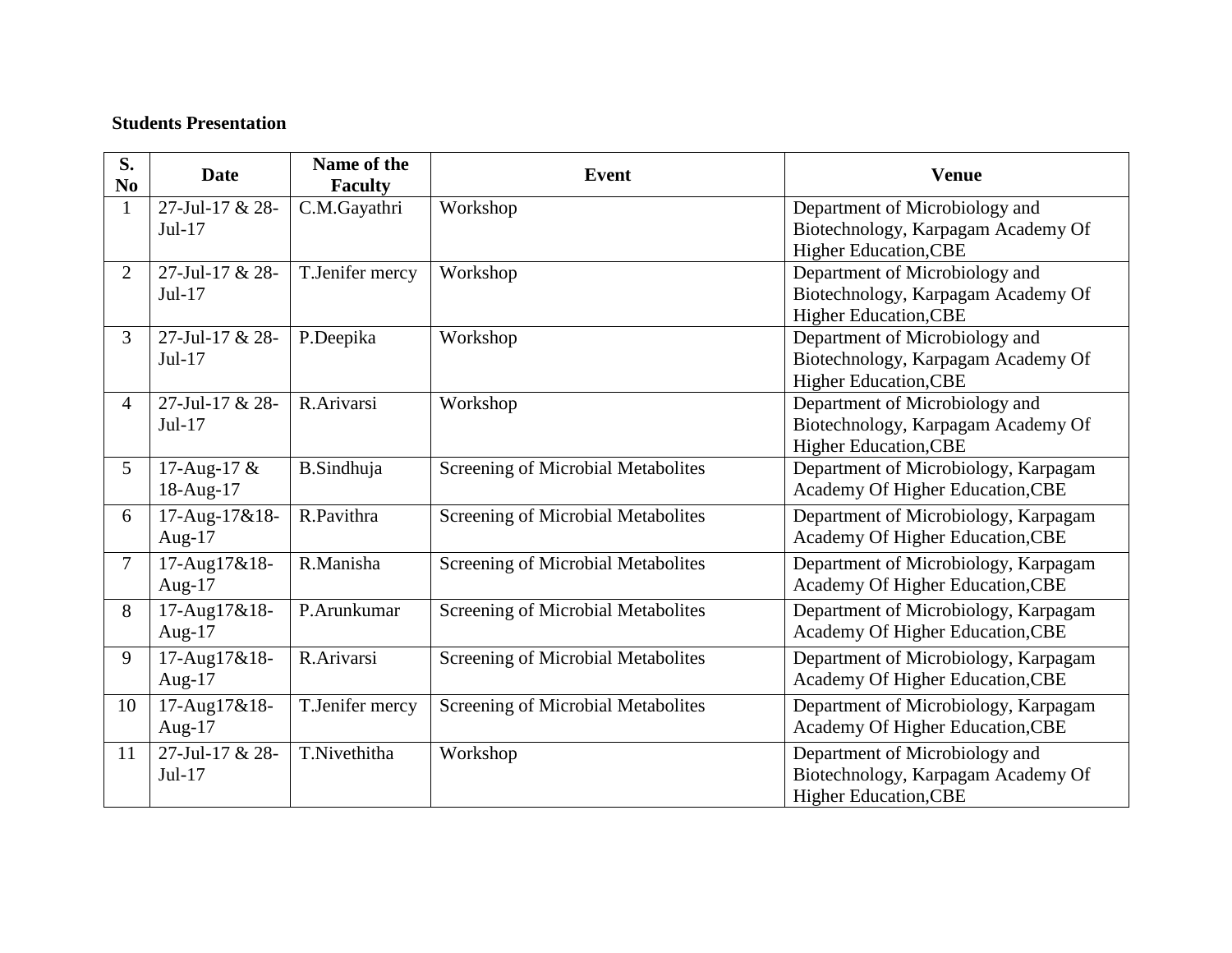| 12 | $22$ -Aug-17 to | S. Vinitha       | International Conference on Environment,                                        | Department of Human Genetics and                               |
|----|-----------------|------------------|---------------------------------------------------------------------------------|----------------------------------------------------------------|
|    | 24-Aug-17       |                  | Genes, Health and Diseases - 2017                                               | Molecular Biology, Bharathiar University,<br>Coimbatore        |
| 13 | $22$ -Aug-17 to | R. Soundarya     | International Conference on Environment,                                        | Department of Human Genetics and                               |
|    | 24-Aug-17       |                  | Genes, Health and Diseases - 2018                                               | Molecular Biology, Bharathiar University,<br>Coimbatore        |
| 14 | $02-Mar-18$     | G Gomathi        | Nakshatra Nauka 2018 - An inter collegiate<br>Event sponsored by DBT, New Delhi | Department of Physics, Chemistry, Botany,<br>Zoology and Maths |
| 15 | $02-Mar-18$     | R Ragavi         | Nakshatra Nauka 2018 - An inter collegiate<br>Event sponsored by DBT, New Delhi | Department of Physics, Chemistry, Botany,<br>Zoology and Maths |
| 16 | $02-Mar-18$     | S Rajeshwari     | Nakshatra Nauka 2018 - An inter collegiate<br>Event sponsored by DBT, New Delhi | Department of Physics, Chemistry, Botany,<br>Zoology and Maths |
| 17 | 02-Mar-18       | <b>S</b> Balkees | Nakshatra Nauka 2018 - An inter collegiate<br>Event sponsored by DBT, New Delhi | Department of Physics, Chemistry, Botany,<br>Zoology and Maths |
| 18 | $02-Mar-18$     | Sivaranjani S    | Nakshatra Nauka 2018 - An inter collegiate<br>Event sponsored by DBT, New Delhi | Department of Physics, Chemistry, Botany,<br>Zoology and Maths |
| 19 | $02-Mar-18$     | C Vinothini      | Nakshatra Nauka 2018 - An inter collegiate<br>Event sponsored by DBT, New Delhi | Department of Physics, Chemistry, Botany,<br>Zoology and Maths |
| 20 | $02-Mar-18$     | M Thamozhy       | Nakshatra Nauka 2018 - An inter collegiate<br>Event sponsored by DBT, New Delhi | Department of Physics, Chemistry, Botany,<br>Zoology and Maths |
| 21 | $02-Mar-18$     | Vaishnavi M      | Nakshatra Nauka 2018 - An inter collegiate<br>Event sponsored by DBT, New Delhi | Department of Physics, Chemistry, Botany,<br>Zoology and Maths |
| 22 | $02-Mar-18$     | <b>B</b> Vishala | Nakshatra Nauka 2018 - An inter collegiate<br>Event sponsored by DBT, New Delhi | Department of Physics, Chemistry, Botany,<br>Zoology and Maths |
| 23 | $02-Mar-18$     | Gokul R          | Nakshatra Nauka 2018 - An inter collegiate<br>Event sponsored by DBT, New Delhi | Department of Physics, Chemistry, Botany,<br>Zoology and Maths |
| 24 | $02-Mar-18$     | Haresh K         | Nakshatra Nauka 2018 - An inter collegiate<br>Event sponsored by DBT, New Delhi | Department of Physics, Chemistry, Botany,<br>Zoology and Maths |
| 25 | $02-Mar-18$     | Vinothini R      | Nakshatra Nauka 2018 - An inter collegiate<br>Event sponsored by DBT, New Delhi | Department of Physics, Chemistry, Botany,<br>Zoology and Maths |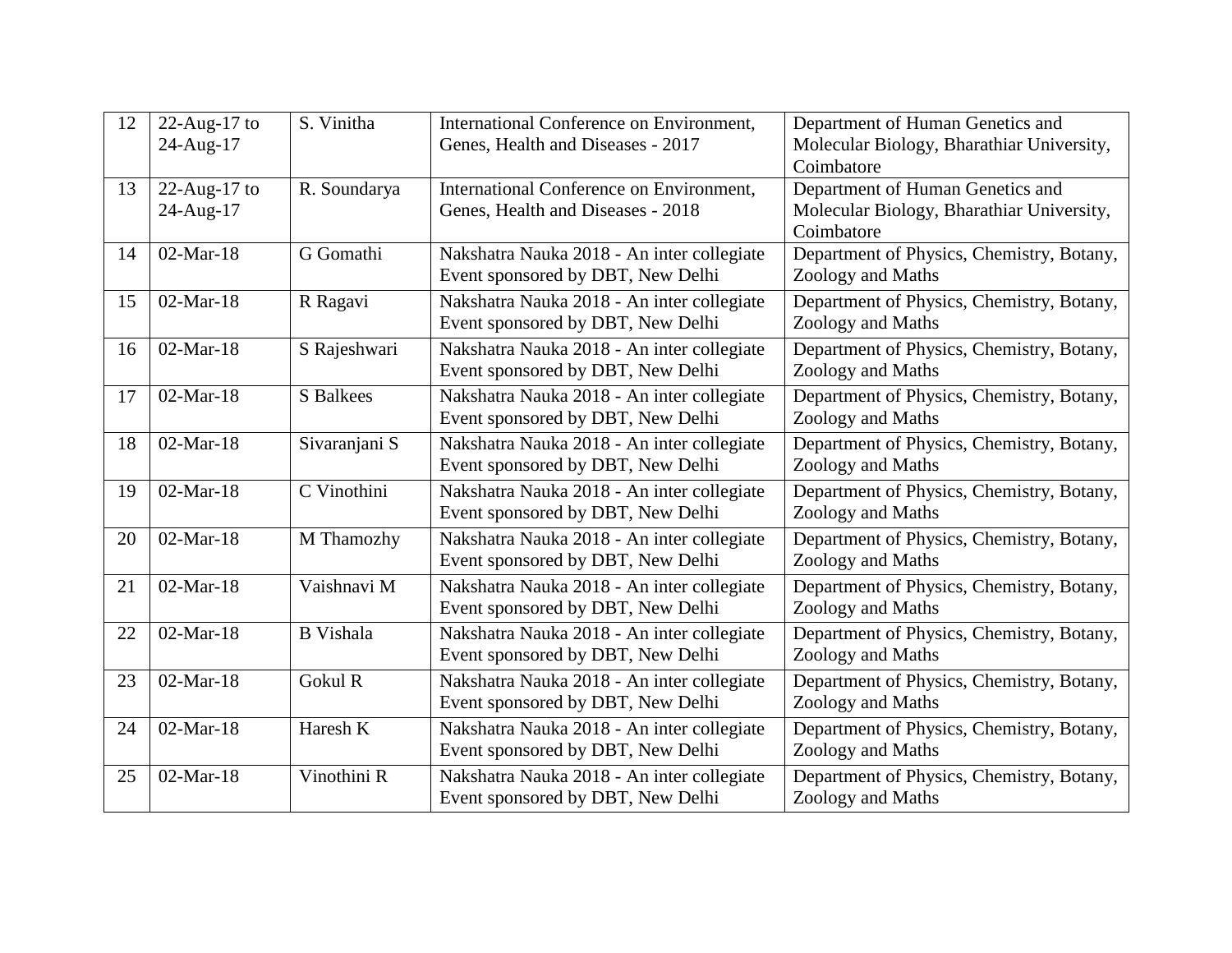| $26 \mid 02$ -Mar-18 |           | Preethi Diana M   Nakshatra Nauka 2018 - An inter collegiate               | Department of Physics, Chemistry, Botany, |
|----------------------|-----------|----------------------------------------------------------------------------|-------------------------------------------|
|                      |           | Event sponsored by DBT, New Delhi                                          | Zoology and Maths                         |
| 06-Mar-18            | G Gomathi | Xeentra - An inter collegiate Science Fest                                 | Department of Biochemistry, PSG College   |
|                      |           | under UGC STAR college Scheme, Govt. of   of Arts and Science, Coimbatore. |                                           |
|                      |           | India, New Delhi                                                           |                                           |

### **Student Participation**

| S.<br>No.      | <b>Date</b>      | Name of the<br><b>Students</b> | Event                                    | <b>College</b>                           | <b>Inter Collegiate /</b><br>Inter<br><b>Departmental</b> | <b>Prizes won</b>                            |
|----------------|------------------|--------------------------------|------------------------------------------|------------------------------------------|-----------------------------------------------------------|----------------------------------------------|
| $\mathbf{1}$   | $25$ -Jul-<br>17 | Ms. Mynumathi                  | Speech competition                       | Covai Book<br>Festival                   | Inter Collegiate                                          | $\mathbf I$                                  |
| $\overline{2}$ | $15$ -Aug-<br>17 | N. Srinithi                    | <b>State Level Painting Competitions</b> | Kaviarasar Kalai<br><b>Thamil Sangam</b> | Inter Collegiate                                          | Varai kalai<br>Sirpi Viruthu -<br>2017       |
| 3              | $15-Aug-$<br>17  | K Vishnu Priyanka              | <b>State Level Poetry Competitions</b>   | Kaviarasar Kalai<br><b>Thamil Sangam</b> | Inter Collegiate                                          | Kavithai<br>Thendral<br>Viruthu - 2017       |
| $\overline{4}$ | $15$ -Aug-<br>17 | N Mayurika                     | <b>State Level Essay Competitions</b>    | Kaviarasar Kalai<br><b>Thamil Sangam</b> | Inter Collegiate                                          | <b>Illakiya</b><br>Sigaram<br>Viruthu - 2017 |
| 5              | $15$ -Aug-<br>17 | D. Ilavarasi                   | <b>State Level Painting Competitions</b> | Kaviarasar Kalai<br><b>Thamil Sangam</b> | Inter Collegiate                                          | Varai kalai<br>Sirpi Viruthu -<br>2017       |
| 6              | $15$ -Aug-<br>17 | D. Ilavarasi                   | <b>State Level Essay Competitions</b>    | Kaviarasar Kalai<br><b>Thamil Sangam</b> | Inter Collegiate                                          | Illakiya<br>Sigaram<br>Viruthu - 2017        |